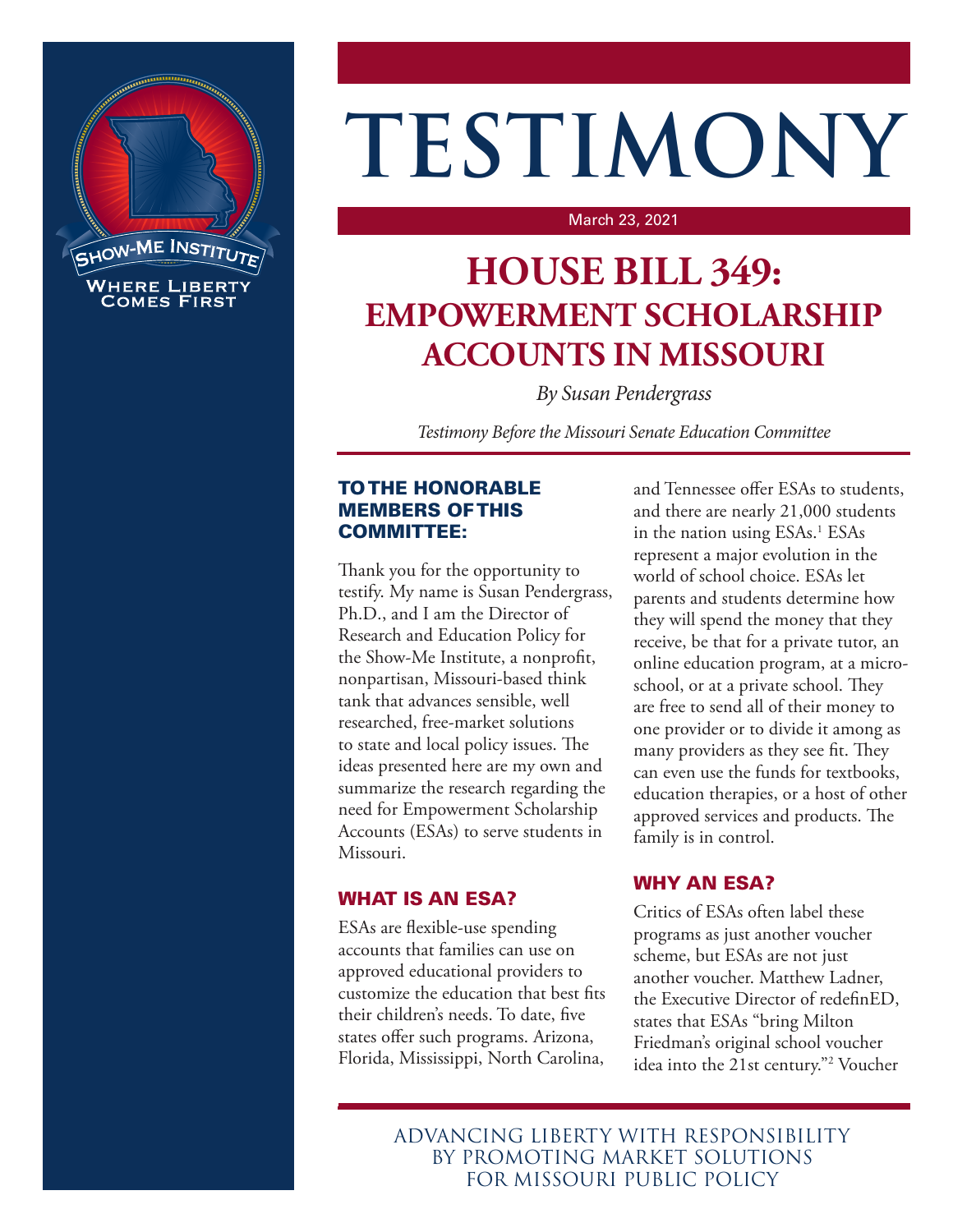#### SHOW-ME INSTITUTE | TESTIMONY

programs are single-use programs; they send state taxpayer dollars directly to private schools and only to private schools. ESA programs, on the other hand, place the funds in an account that offers parents many options. Some groups of students who may benefit the most from ESAs are students whose assigned public school doesn't offer an education that works for the student or their family, bullied students, students in military families, and specialneeds students. These students often get left behind in our current "one-size-fits-all" education system. ESAs would provide them the opportunity to find the services that provide safety, high-level academics, or individualized plans.

While House Bill 349 is a step in the right direction, it is limited to communities with 30,000 or more residents and to students with disabilities or with household incomes that are less than 370 percent of the federal poverty line. Ideally, Missouri would offer a program with a wider reach to make Missouri more attractive to families. It is estimated that as many as 14 percent of parents plan to continue with virtual schooling or education-pod learning even after the pandemic, and just 41 percent of parents surveyed would choose full-time in-person schooling after the pandemic.<sup>3</sup> Offering ESAs to all students would provide a mechanism to encourage those parents to either stay and raise their children in our small towns and rural communities or to move here with confidence that their children will receive the education that best meets their needs.

#### DO ESAs SAVE TAXPAYER MONEY?

House Bill 349 would fund the ESAs with tax-credit donations. An individual or group would donate money to an Education Assistance Organization, a charitable organization registered by the state. The donors would then receive a 100 percent tax credit for the amount donated, up to 50 percent of their total state tax liability. Even though students who received ESAs would no longer be the responsibility of their local school district. their participation in the program would not impact their home district's finances, as districts could continue to count ESA students in their Weighted Average Daily Attendance (WADA) for five years. In addition, their home district's local and federal funding would not be impacted by the student leaving. While the financial impact of funding students twice is not clear, Show-Me Institute authors

have found that a potential tax-credit scholarship, without the hold-harmless provision for a student's home district, could be beneficial for the state's budget.<sup>4</sup>

#### **CONCLUSION**

Over the past year, more Missouri parents than ever have been frustrated with the education that their children are receiving at their assigned public schools, but they have no other options. With the right policy, however, it is possible to create an educational environment in which all students can thrive. Providing access to in-person learning at private or micro-schools, as well access to other educational resources, for parents who can't otherwise afford them would help families get the education that best serves their children. In addition, Missouri has an opportunity to attract new families by offering them education flexibility regardless of the size of their community.

*Susan Pendergrass is the director of research and education at the Show-Me Institute*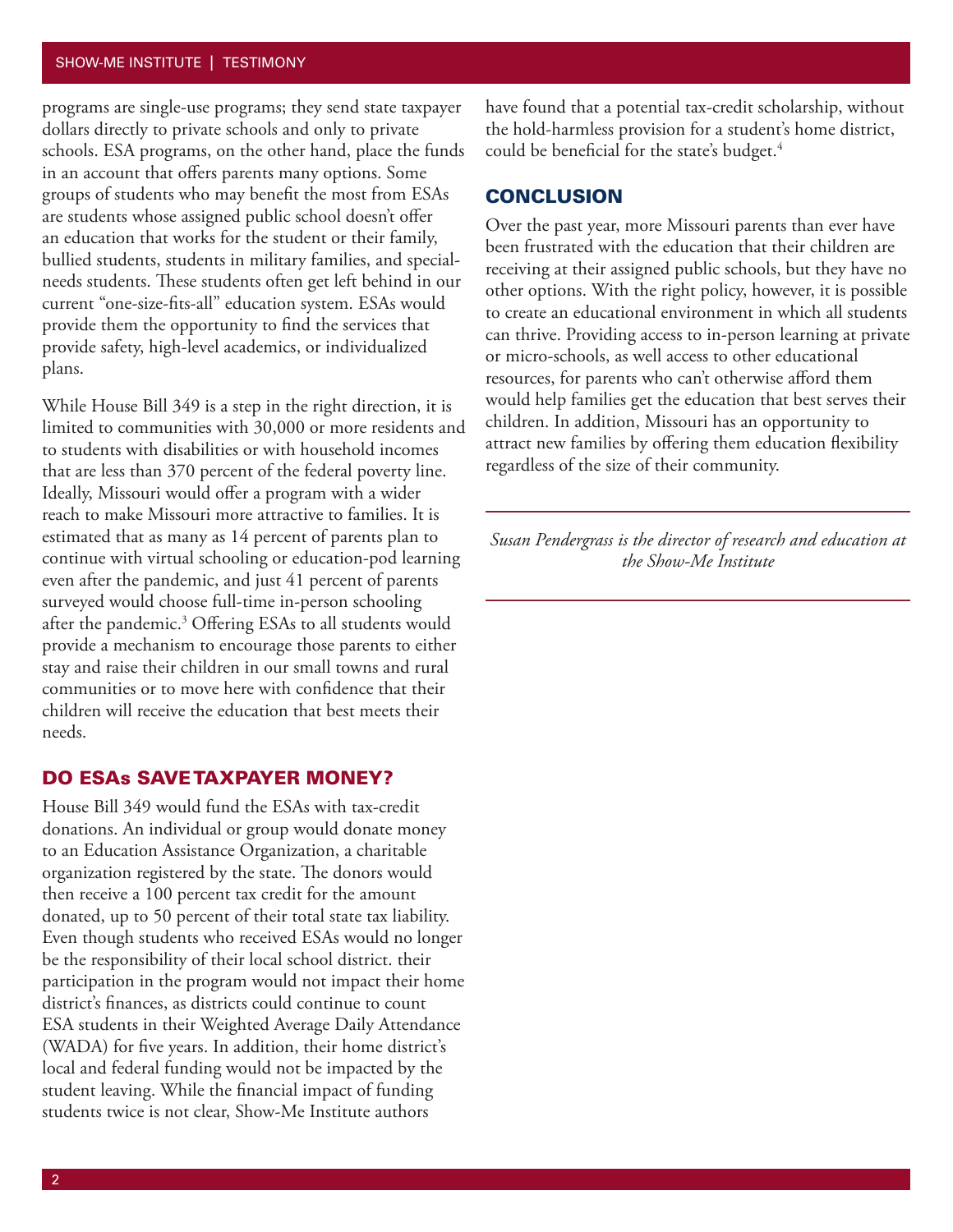### ENDNOTES

1. EdChoice. School Choice in America. https://www. edchoice.org/school-choice/school-choice-in-america/. Accessed January 15, 2020.

2. Matthew Ladner, "The Way of the Future: Education Savings Accounts for Every American Family." The Friedman Foundation, 2012, http://edchoice.org/research/ the-way-of-the-future.

3. EdChoice. Gen Pop National Polling Presentation. February 2021. https://edchoice. morningconsultintelligence.com/assets/113459.pdf, accessed on 3/22/2021.

4.https://showmeinstitute.org/publication/school-choice/ estimating-fiscalimpact-tax-credit-scholarship-program